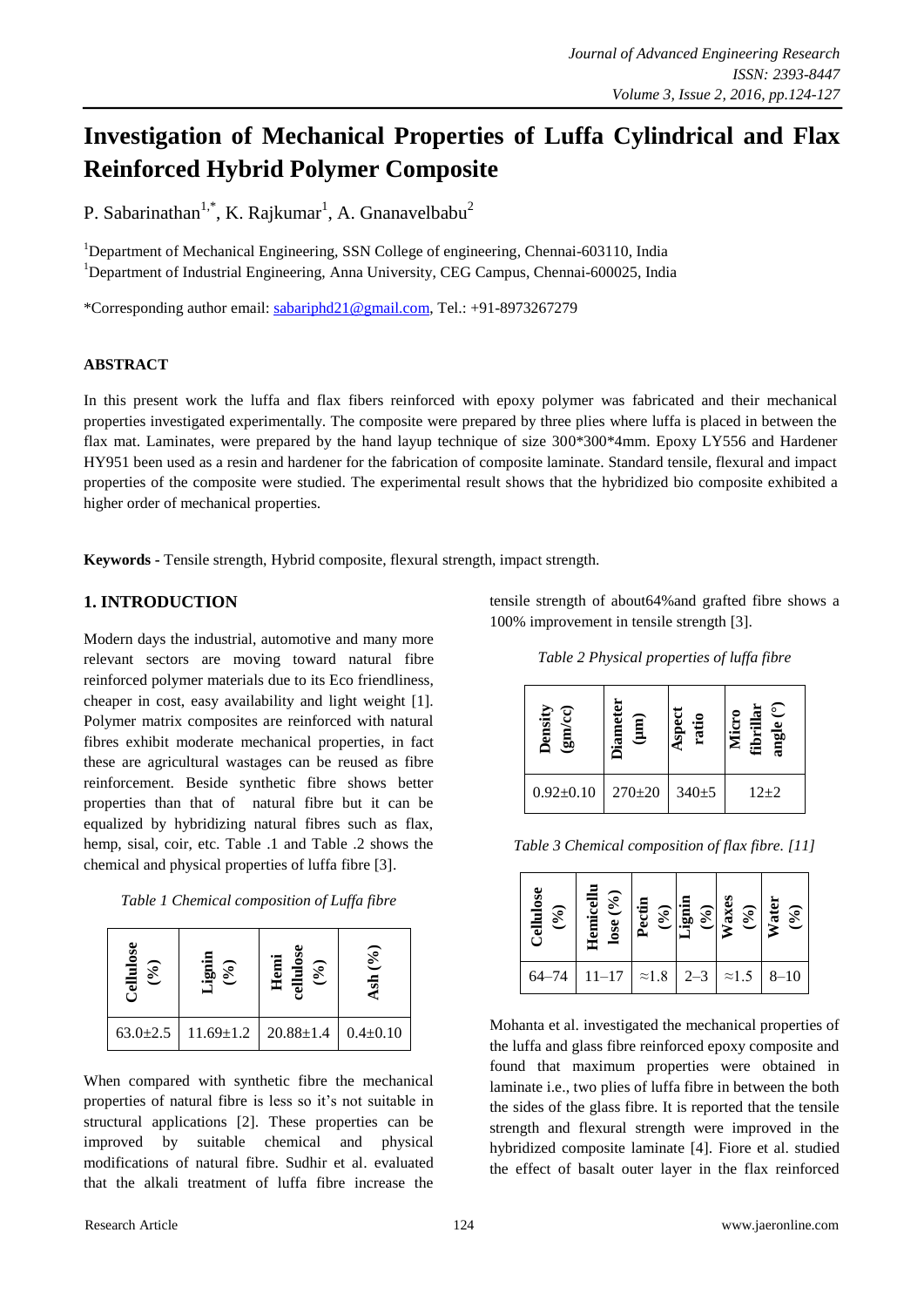composite. The result shows that addition of basalt outer layer increased better stability of composites both in static and dynamic loads [5] and the chemical composition of flax fibre is shown in table 3.

Panneerdhass et al. studied the mechanical properties of luffa and groundnut reinforced epoxy composite and found that chemically treated 40% fibre content laminate exhibited higher mechanical strength and then decrease in mechanical strength with fibre content due to insufficient wetting between fibre and matrix [6]. Akil et al. optimized the compression moulding parameter for flax reinforced bio composite and found out that moulding pressure of 30bar, time 3min and moulding temperature of 200°Cshow the maximum impact energy of  $48.902$  kJ/m<sup>-2</sup> [7]. There is less researchers are worked and scarcity of literature towards the luffa and flax based hybrid composite. In the present study the mechanical properties of the luffa and flax reinforced epoxy composite.

# **2. EXPERIMENTAL PROCEDURE**

## **2.1 Materials**

Epoxy LY556 and hardener HY951 were used to prepare the polymer matrix. Wooden mould of 300 x 300 x 4mm was fabricated to prepare the composite laminate. Mansion wax is used for easy release of laminate from the mould. Luffa fibre and flax fibre mat were bought from sakthi fibres, Chennai. Fibres were cleaned from dirt and impurities. Luffa fibres are cut down and removed the seeds and made them into mat form. Alkali solution of (NaOH) 0.1 N was used to treated the fibres for a 1 hour and dried off. Then the treated fibres were washed with distilled water and dried in sunlight. From the Fig. 1 shows the untreated and treated flax fibres.



*Fig. 1 Untreated and treated flax fibres*

Composite laminate can be fabricated using a hand layup technique. Fibre and resin volume percentage can be calculated from the rule of mixture equation based upon the volume fraction for each layer of fibre and resin can be prepared. Epoxy and hardener are mixed in the ratio of 10:1. Treated and untreated fibres were used by 30% of the fibre content of laminates was prepared. Fig. 2 shows the mould used for fabrication of the laminate.

#### **2.2 Fabrication of laminate**



*Fig. 2 Wooden mould setup*

#### **2.3 Preparation of samples for mechanical testing**

Tensile samples were prepared according to ASTM standard D638 standard of size 250mm x 25mm x 4mm. The specimens were tested in the universal testing machine (Instron) with feed rate of 0.01mm/min. Flexural samples of size 64mm x16mm x 4mm was prepared by the ASTM standard of D790-10. Impact strength of the composite calculated from the Charpy impact test setup and the specimens was prepared ASTM standard of D6110-10 of size 75mm x 15mm x 4mm. The specimens were shown in Fig. 3



*Fig. 3 Samples for mechanical testing*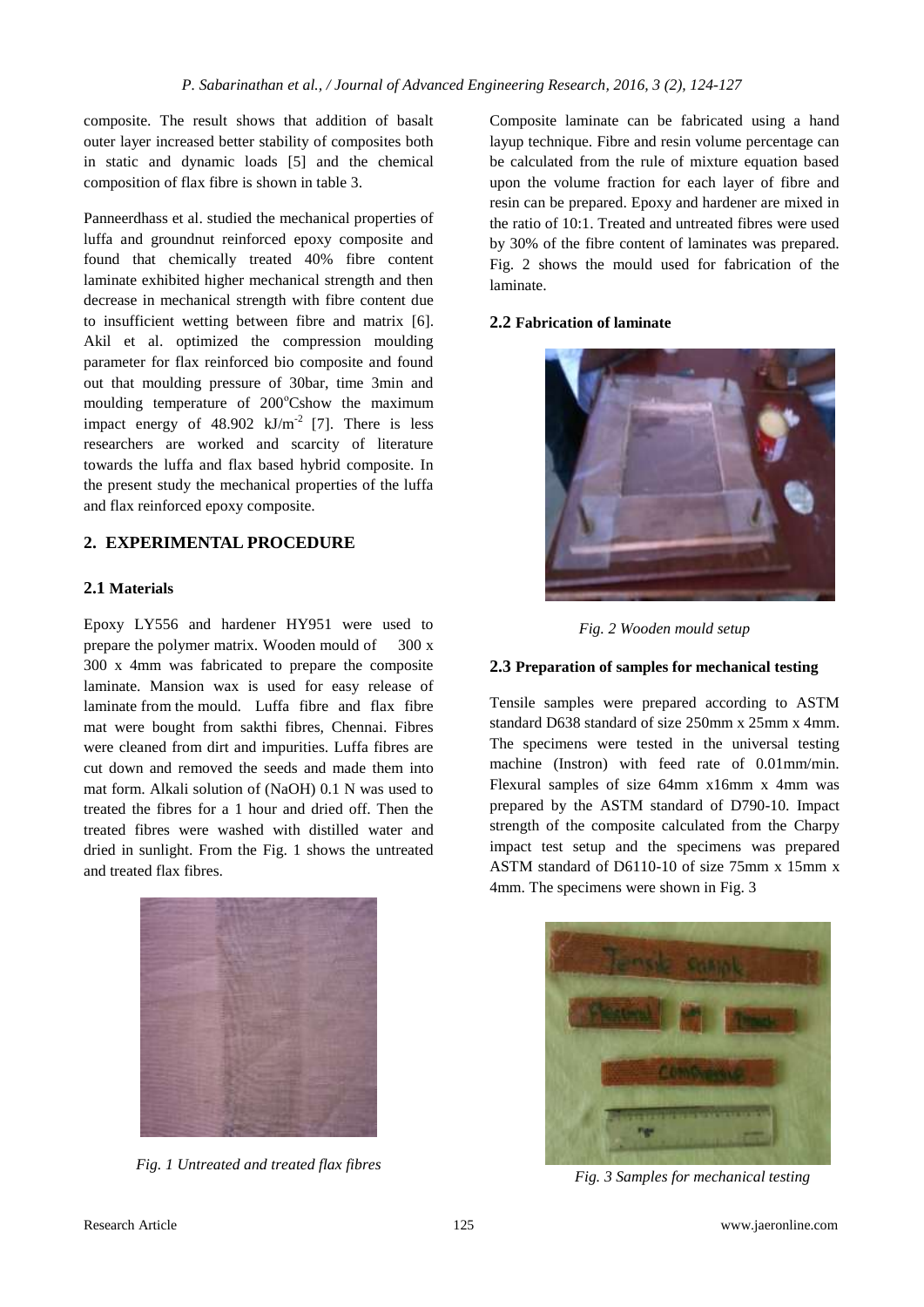The water absorption test can be conducted based upon the ASTM standard D570 the samples were cut down on the size of 25mm x 25mm. The specimens were immersed in distilled water for 2-24 hours. Then the water absorption capacity of the specimens can be calculated by using a formula,

Water absorption capacity  $=$  (final mass of composite  $$ initial mass of composite)/initial mass of composite (1)

## **3. RESULTS AND DISCUSSION**

## **3.1 Tensile and Flexural strength**

Fibre content and bonding between the fibre and matrix are the influential parameter for the tensile and flexural strength of the polymer composite. Fig. 4 show that the tensile strength of the alkali treated composite shows higher tensile value of 24 MPa. The average tensile value ranges from 19 to 24 MPa. When the load is applied along the flax side of the composite laminate, it shows higher flexural strength value of 59mpa is shown in Fig. 5 and M.Gouda et al made similar observations on the jute fabric-reinforced polyester composites [8].

Treated fibre shows an improved strength of the composite due to the removal of hollo-cellulose, pectin, wax and other impurities from the fibre. During the treatment of fibre retting action takes place and the surface was rough, so the bonding between the fibre and resin was good [9].



Fig.4 Tensile strength of the composite

#### **3.2 Impact strength**

Impact strength of the composite shows the maximum energy required to break the material. Chemically treated fibre shows improved impact strength than the untreated fibre. The chemically treated specimen's shows the impact strength varies from 1.2 to 1.9 joules shown in Fig. 6, the improved values are due to the removal of hemicellulose content in the fibre [10].



Fig.5 Flexural strength of the composite



Fig.6 Impact strength of the composite



Fig.7 water absorption of the composite

## **3.3 Water absorption**

Water absorption capacity of the composite increased based upon the fibre content in the laminate. Fibres which are hydrophilic in nature, so they have increased water absorption tendency due to the presence of pectin and homocellulose content. It can be removed by suitable chemical treatment process [12]. Fig. 7 shows alkali treated board shows less water absorption tendency due to removal of impurities in the fibre.

# **4. CONCLUSIONS**

In this work the luffa cylindrical and flax reinforced hybrid epoxy composite can be fabricated using hand layup technique. This research clearly shows that the